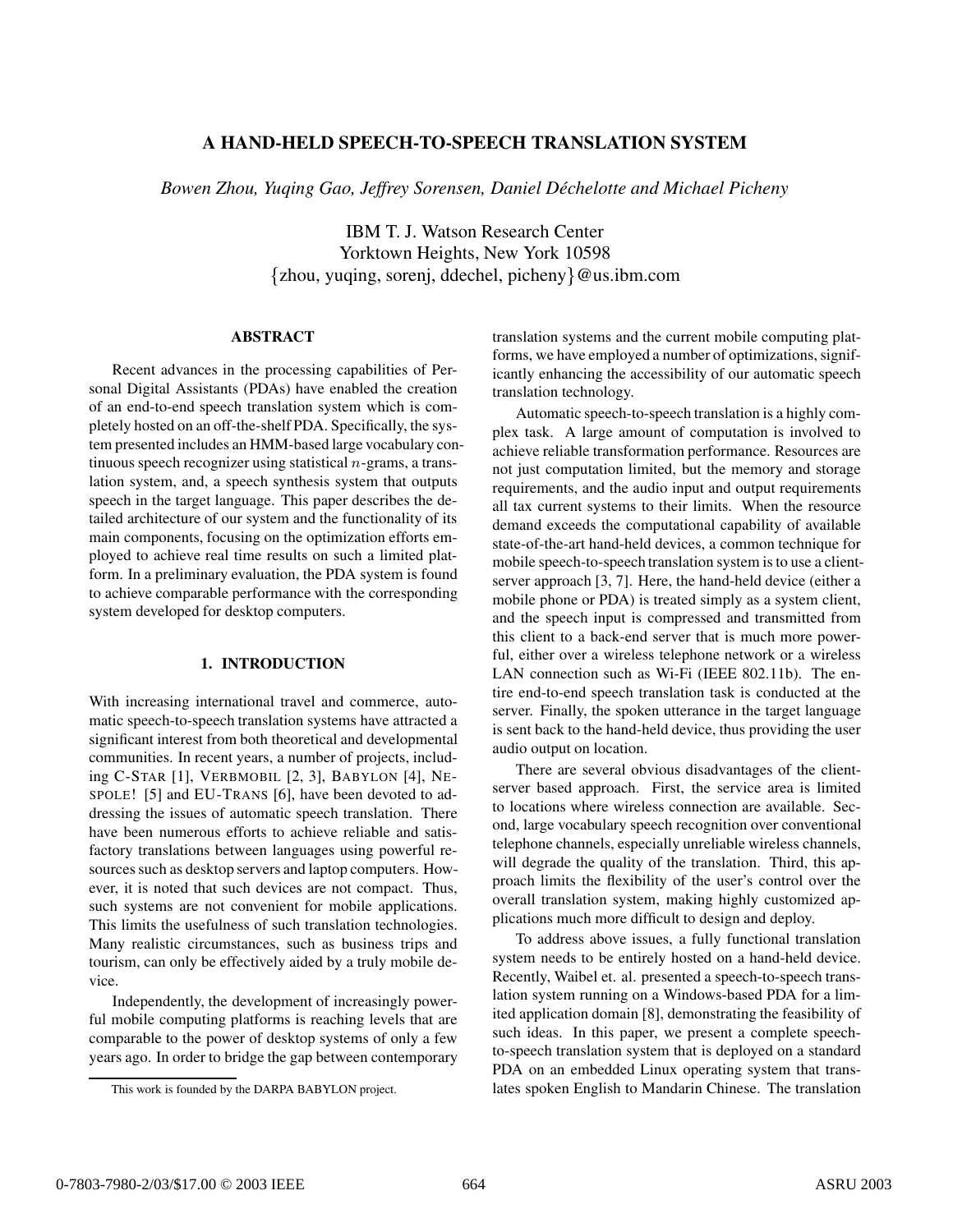system is completely hosted on an off-the-shelf PDA, but employs the same architecture as its desktop counterpart, the MASTOR [9, 10] system.

Our PDA-based system achieves comparable translation performance and speed to that found in MASTOR system. Numerous optimizations were employed to improve translation speed and to reduce resource demands. However, the system still maintains a large vocabulary continuous speech recognizer that operates in real time, or near-real time. The typical response time for an end-to-end translation is under 5 seconds.

This paper is organized as follows: Sec. 2 describes the system architecture, as well as the hardware and software specifications. Sec. 3 describes major functional components, with particular focus on optimizations. Preliminary evaluations of some major components are also provided in Sec. 3. Sec. 4 includes a discussion and future work, followed by a summary conclusion in Sec. 5.

## **2. SYSTEM OVERVIEW**

#### **2.1. System Architecture**

Our previous work in speech-to-speech translation systems [9, 10] included the development of a complete system based on a desktop computer. We have maintained the same basic architecture of this earlier system while adapting it to the capabilities of a handheld computer.

Figure 1 shows the architecture of our speech translation system. The input speech is recognized using an automatic speech recognizer and then parsed by a statistical natural language understanding (NLU) module. An information extraction component is responsible for analyzing the semantic tree obtained from the NLU. This component is responsible for representing the (recognized) spoken sentence information in a language independent "interlingua" representation. This is combined with the canonical representation of "named entities" such as numbers and other attributes detected by our semantic model. The resulting representations are sent to an natural language generation (NLG) engine to render in the target language. The two types of information are translated using distinct models, with the the specific attributes of items, such as times and dates, using conventional techniques familiar to the machine translation community. The interlingua translation, however, uses statistical techniques and can perform considerable surface changes when required for the target language. Finally, when a textual representation of the utterance in the target language is complete, a text-to-speech synthesizer is used to produce spoken output.



**Fig. 1**. System Architecture for a Speech-to-Speech Translation System on PDA

#### **2.2. Hardware and Software Specification**

To demonstrate the feasibility of building a system with our speech translation architecture on a standard PDA, we select the target hardware platform as HP (n´e Compaq) iPaq PDA model H3800, a popular and widely available device. The processor shipped with this product is Intel's StrongARM CPU based on ARM architecture with a frequency at 206 MHz. The system has 64 MB SDRAM and 32 MB flash ROM memory. The available memory for running our endto-end speech translation system is about 35 MB. For audio I/O, iPaq products provide a push-and-talk button and an integrated microphone for speech input, as well as an integrated speaker for audio output. The PDA is further expanded during development using either a IBM Compact-Flash Microdrive, or a MultiMediaCard to provide additional storage, mainly for the  $n$ -gram language model and dictionaries.

The original iPaq is shipped with Microsoft's Pocket PC 2002 operating system, In our system, the operating system is replaced with Familiar [11], a full featured Linux distribution for the iPaq series, based on the embedded Linux kernel. To sufficiently make use of existing system components found in the MASTOR desktop system, all of the major components are ported to PDA platform and a number of portability issues have to be addressed. In addition, numerous optimizations are required to make the applications fitting in the low footprint of hand-held devices. To construct applications for such an ARM-Linux based handheld device, a cross-compiler tool chain is employed using a Linux based x86 host.

## **2.3. System Interface**

Figure 2 shows a screenshot of this system running on iPaq Linux. The users are allowed to configure the system working in two modes. One is the automatic mode, in which the user pushes the push-and-talk button to speak in his lan-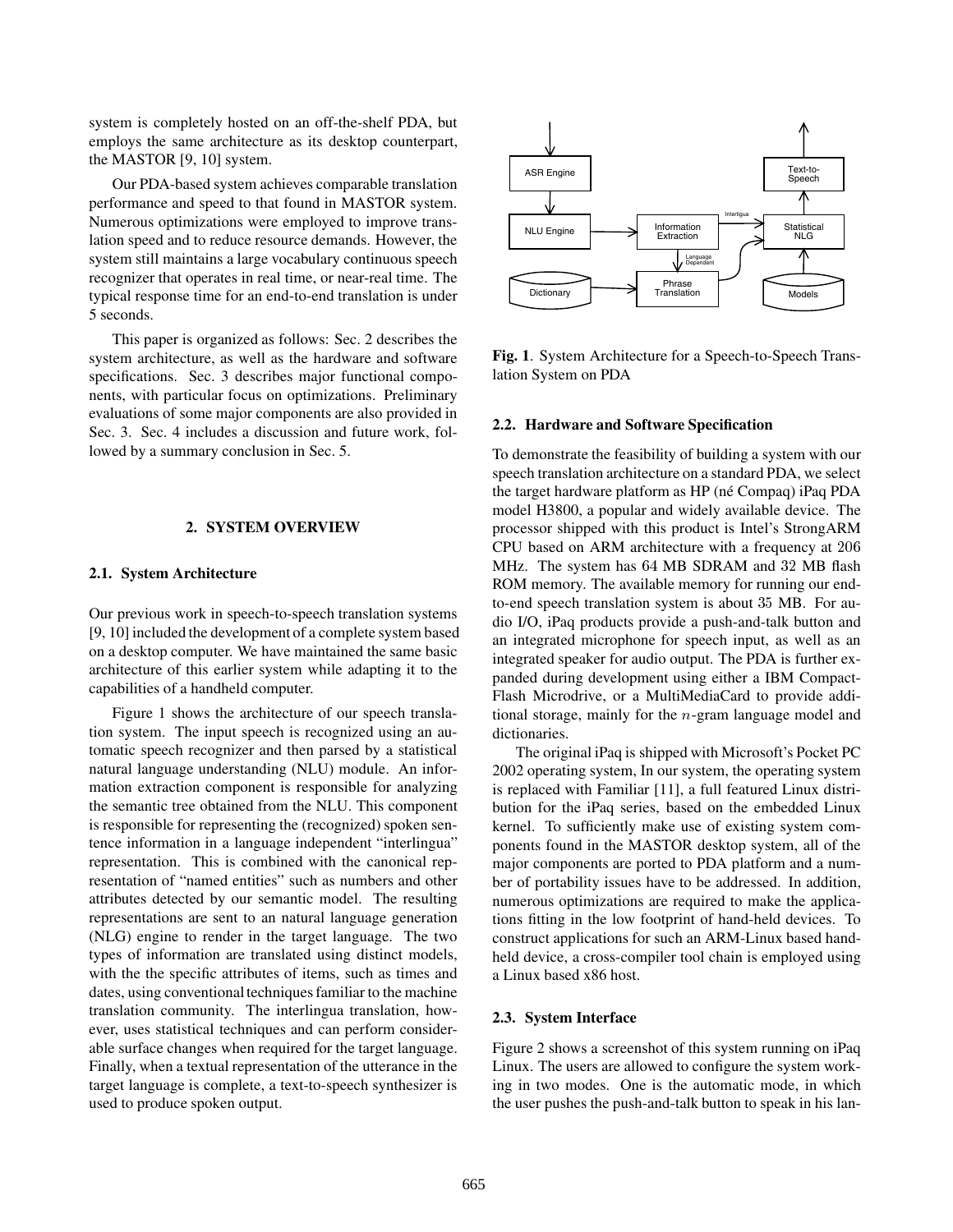

**Fig. 2**. Screenshot of IBM Speech-to-Speech Translation System Running on Linux-based iPaq

guage. When he releases the button, the system will automatically present the recognized spoken input and synthesize the translated utterance in target language. Alternatively, an interactive mode allows the user to correct the speech recognition errors if any, repeat the utterance, or make other changes before translation and synthesis is performed.

# **3. SYSTEM COMPONENTS**

This section describes some major modules embedded with this hand-held speech translation system. To illustrate the performance of each module, we evaluate these components using the data-set in the domain of force protection and medical triage, which is designed and collected for DARPA's BABYLON project.

# **3.1. Large Vocabulary Continuous Speech Recognizer on PDA**

The recognition module used in our mobile speech translation system is a HMM-based large vocabulary continuous speech recognition engine using statistical  $n$ -grams. Unlike most grammar based embedded speech recognition systems, our system has the vocabulary coverage and flexibility to switch new application domains typically only found on desktop or server based systems. To accomplish this, IBM's large vocabulary speech recognition system, as featured in the popular ViaVoice products, was ported to the ARM processor architecture.

The speech recognition system takes as input speech sampled at a rate of 22 KHz. The acoustic front-end uses a 24-dimensional cepstral feature vector extracted every 10 ms. Blocks of 150 ms features are transformed using linear discriminant analysis into a 40-dimensional feature vector.

The English speech recognition system uses an alphabet of 52 phones. Each phone is modeled with a 3-state leftto-right hidden Markov model. This system has approximately  $3,500$  context-dependent states modeled using more than  $40,000$  Gaussian distributions. The context-dependent states are generated using a decision-tree classifier.

On the porting this large scale system to ARM architecture, it is first noted that the StrongARM platform, unlike the Intel x86 series, has no integrated floating point (FP) hardware. It depends entirely on software that emulates the floating point co-processor. Despite much of the IBM recognizer being developed to use mostly integer computations, our initial profiling experiments showed that substantial amounts time were consumed by floating point calculations. Therefore, significant efforts were made to completely integerize the majority of the signal processing frontend and search components of this system. This includes a fixed point math implementation of the following major recognizer components: the Mel-cepstrum feature extraction, the Gaussian likelihood computation of the context dependent phone models, as well as the procedures of fast match and detailed match during the decoding process. Floating point calculations are still used in some portions of the recognition engine, but all of the the computationally expensive portions of the code have been fully integerized.

Although not a major portion of the compute time, some gains were achieved by making use of the Intel's Integrated Performance Primitives (IPP) library which is optimized for the ARM architecture, for the fast Fourier transform calculations used prior to Mel-band energy calculation.

Fixed point code necessarily involves scaling to effectively use the available dynamic range of the processor word size. In most cases, the amount of shifting was empirically determined using reference recordings. Thus the embedded speech recognition system will not have the same flexibility in dealing with signals of unusually high or unusually low signal gain.

The remaining floating point calculations are handled by the use of software floating point routines. By default, on this architecture, the ARM FP instructions fault with an undefined instruction trap. This is caught and handled by the ARM Linux kernel. The use of traps has high overhead and is typically slow. Alternatively, software implementa-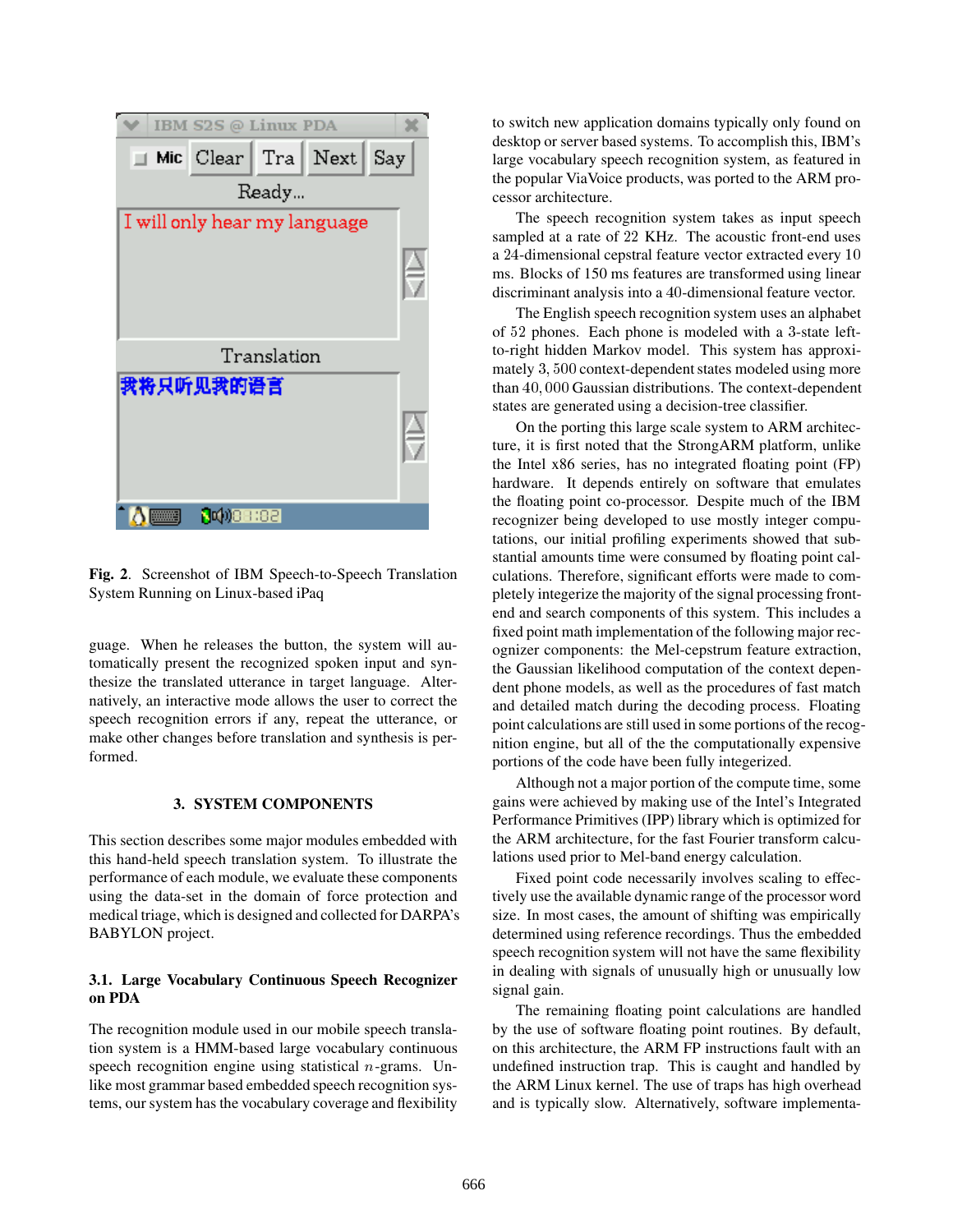**Table 1**. Speaker independent recognition performance in the general dictation domain

| Speaker | Word Error Rate |
|---------|-----------------|
| ALD     | 11.09%          |
| CFD     | 18.60%          |
| JMD     | 14.40%          |
| RGB     | 15.38%          |
| Average | 14.87%          |

**Table 2**. Speaker independent recognition performance in the domain of force protection and medical triage

| Speaker | Word Error Rate |  |
|---------|-----------------|--|
| TIM     | 14.45%          |  |
| ALL.    | 11.51%          |  |
| Average | 12.98%          |  |

tions are available to emulate floating point calculations as library calls. In this approach, a "soft-fp" enabled compiler does not generate the FP instructions, instead library calls are generated for each floating point computation. Typically, a "soft-fp" compiler generates much faster binaries than those applications with FP instructions handled by kernel. To enable the "soft-fp" support for our ported system, a customized tool chain is built in this work, where the libraries in this tool chain are completely recompiled with the "soft float" option turned on.

A statistical tri-gram language model with a large vocabulary of 22, 430 words was built for this PDA-based continuous speech recognizer. The language model is highly compressed yet still requires 12 MB of storage. Currently, the continuous speech recognition system functions in real time, but a significant portion of the time is dedicated to trigram language model lookups. This is due to the need to access this large and sparse data structure which is stored in virtual memory. Reducing the storage requirements and the access time for the language model is ongoing work.

The large vocabulary speech recognizer for hand-held devices was evaluated on the iPaq H3800 using multiple test sets. Table 1 depicts the speaker independent recognition performance using the test data from the general dictation domain. The test set includes 4 male speakers, each of them provides 61 utterances. Table 2 shows the initial speaker independent evaluation performance in the domain of force protection and medical triage. In this experiment, male native speakers were dictating to the iPaq from a script that contains  $150$  utterances. These results indicate that despite the optimizations for fixed point calculations and the reduced vocabulary language model, the recognition performance is comparable to that seen on desktop systems.

The recognizer as ported to the iPaq platform includes all of the support of the custom acoustic enrollments and domain specific language models as featured in the ViaVoice recognizer. Use of these enhancements is part of our future work. Currently, support for enrollment on the iPaq has not been ported, so another desktop computer must be used to complete the model building for a specific speaker. However, the recent addition of non-interactive training should make implementation of speaker dependent adaptation much more straightforward.

## **3.2. Statistical Natural Language Understanding**

The natural language understanding (NLU) module embedded within this hand-held speech translation system is based on the statistical parser employed in our telephony natural language dialogue systems [12]. This component uses statistical decision-tree models to determine the meaning and structure of the input spoken sentence. This is done by assigning a hierarchical tree structure to the recognized sentences as predicted by the statistical model. Trained from hand-annotated spoken sentences in the source language, the NLU model does not rely on any handcrafted grammars or rules. Unlike the system in [10], the two separate components, the "classer" and the "parser" have been combined into a single module for this task.

While the NLU module is not a significant computational bottleneck, it is important to improve the runtime speed of this module to lower the overall response time of the system. An effort was made to reduce the runtime memory requirements and to improve the parsing speed. Primarily, this involved reorganizing the statistical decisiontree models. In addition, the "soft-float" emulation libraries, as described in Sec. 3.1, were used as well to improve the speed of floating point computations. Due to the dynamic range of the probabilities in the NLU models, it is unlikely that an integerized version of this search would work as well. Presently, the parsing speed is about  $1.5$  second per utterance for our current application domain.

For application in the domain of force protection and medical triage, a set of spoken sentences with  $10,004$  utterances is used to evaluate the NLU performance. Approximately, 85% of the collection is used as the training data, 10% is used as the evaluation test data to tune model parameters, and the remaining 5% is used as the test data. Table 3 summarizes the performance of this module running on PDA.

# **3.3. Statistic Natural Language Generation**

High level semantic translation is performed by a natural language generation system using the semantic representation obtained from NLU module. The statistical natural language generation module is based on the algorithms intro-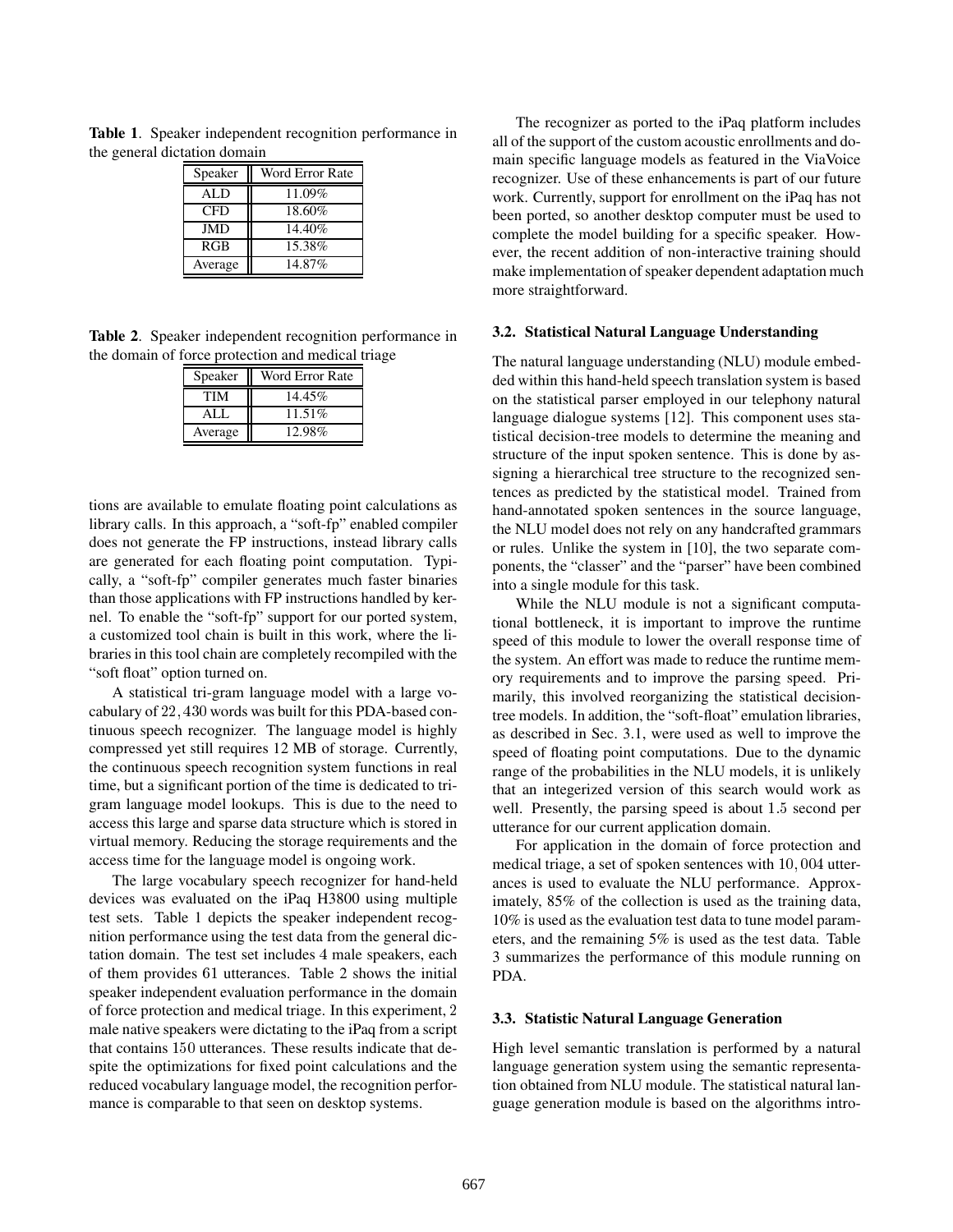| main of force protection and incureal thage |          |      |                            |      |  |  |
|---------------------------------------------|----------|------|----------------------------|------|--|--|
|                                             | Data     |      | Training   Evaluation Test | Test |  |  |
|                                             | Size     | 8445 | 023                        | 536  |  |  |
|                                             | Accuracv |      |                            |      |  |  |

**Table 3**. Performance of the decision-tree based NLU in the domain of force protection and medical triage

duced in our previous study [9], and has merged the methods discussed in [13]. The language generation module uses maximum likelihood prediction based on maximum entropy modeling [14, 15], where the models parameters are estimated from a training corpus. No manually designed grammars or knowledge bases are used in the building of the NLG system.

In this implementation, several modules showed in Figure 1, i.e., the information extraction, phrase translation, and statistical NLG, are integrated as a unified component to accomplish the task of generation based on semantic representations. Combined with the optimized NLU module, these components compose the translation function of this speech translation system. On porting this component to ARM platform, this NLG module is reimplemented to fit with low computational resources available on PDA. This includes a more efficient implementation of search procedures, as well as significantly reduced I/O routines.

After optimizations, the NLG component is able to run much faster, which enables the entire translation procedure of this system take less than real time (see Sec. 4), while maintains the same accuracy level of the desktop based system (i.e., with a concept error rate of 13.5% as reported in [13]).

#### **3.4. Text-to-Speech Synthesizer**

The translated utterance generated from NLG module is synthesized by a text-to-speech engine. Considering the limited resources available for a mobile device, the current TTS system is based on IBM's formant TTS technology [16].

The formant based TTS system can synthesize an unlimited number of voices, and allows flexible customizations by modifying vocal characteristics such as gender, pitch, volume and speed. It also has the advantage of supporting unlimited vocabularies. In effect, the TTS software can pronounce any text that it is given. More importantly, formatbased TTS system has a small footprint and requires less memory (about 3 MB for each language), which makes it appropriate to be deployed in embedded applications.

To port the IBM TTS engine from x86 to StrongARM Linux, the computations are heavily integerized. In addition, a number of portability issues, such as pointer alignment and memory overlays, as well as other performance optimizations, are addressed in this work.

For this PDA-based speech translation system, male, female and child voices are provided in its TTS component. Therefore, the output voice can be easily switched according to the needs of user.

### **4. DISCUSSION AND FUTURE WORK**

The speech-to-speech translation system presented in this paper is completely hosted on an off-the-shelf PDA. This system includes an HMM-based large vocabulary continuous speech recognizer using  $n$ -grams. Moreover, the entire translation is performed in near-real time. Specifically, the entire translation procedure in this system, from the end of speaking up until the start of playback of the synthesized speech in target language is typically between 1 and 4 seconds, depending on the complexity of the spoken input.

At the time of writing this article, we are also working to provide translation from Chinese to English on the same handheld device. Future work will be focused on improving the overall end-to-end translation accuracy. This includes adapting an acoustic model for iPaq's integrated microphone, creating a more compact language model, as well as making improvements in the translation models themselves.

### **5. SUMMARY**

In this paper, we present a speech-to-speech translation system that is deployed on a standard PDA for translating from spoken English to Mandarin Chinese. This presented endto-end speech translation system is completely hosted on an off-the-shelf PDA running embedded Linux. This PDAbased system maintains comparable translation accuracy and speed found in its desktop counterpart. This mobile translation system distinctively includes an HMM-based large vocabulary continuous speech recognizer using n-grams. Furthermore, the entire translation procedure is able to be performed in near-real time.

### **6. ACKNOWLEDGEMENTS**

The authors thank Jerry Quinn, Mike Monkowski, and other IBM colleagues at Speech-to-speech translation group, ViaVoice engine group and TTS group for their help with this work.

## **7. REFERENCES**

- [1] "http://www.c-star.org," website.
- [2] Federal Ministry of Education, Science, and Technology, "http://verbmobil.dfki.de," website.